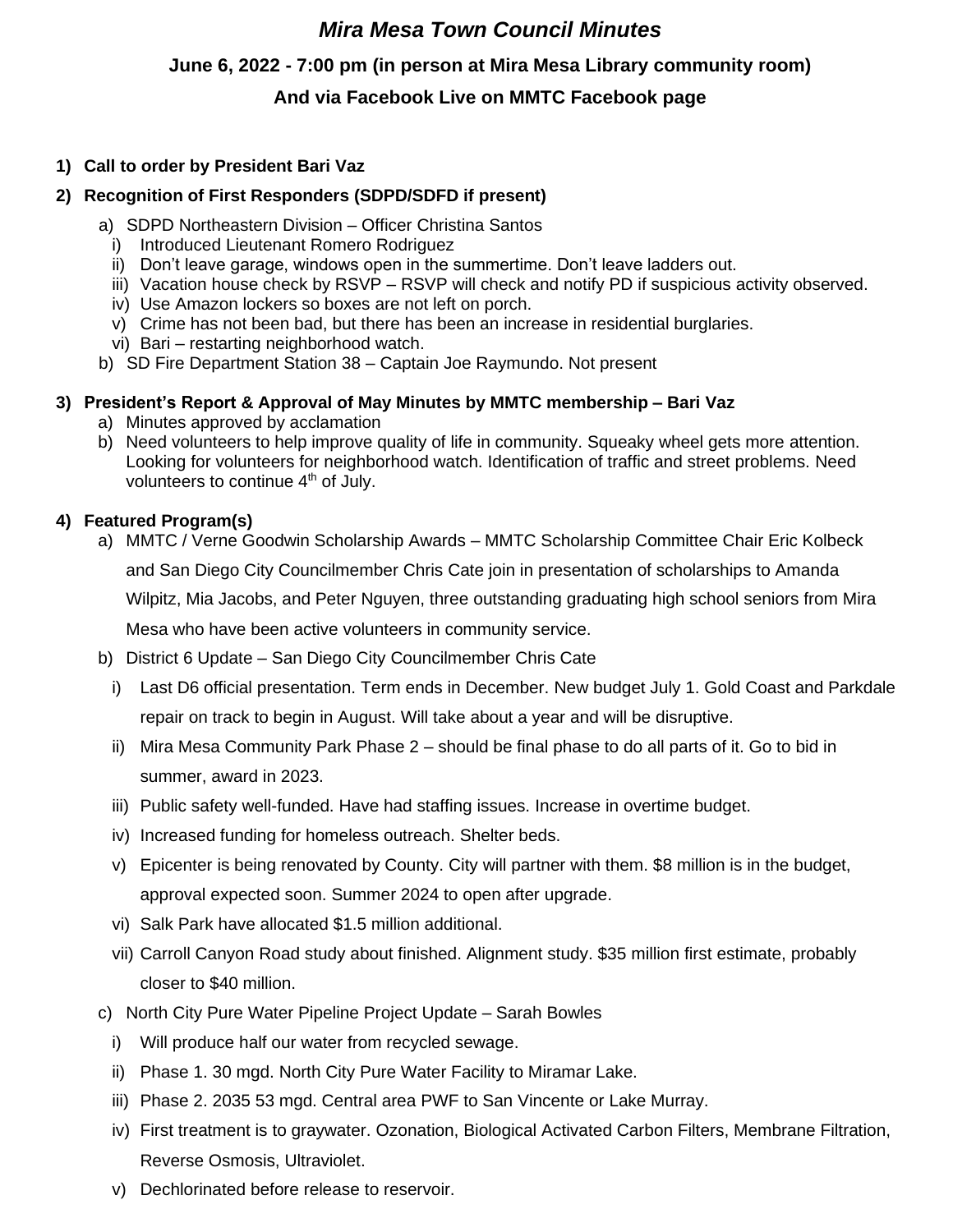- vi) Phase 1 done by 2022.
- vii) Section east of I-15 done, moving west. M-Th 7 pm to 5 am.
- viii) Running into some supply chain issues.
- ix) [Purewatersd.org.](https://www.sandiego.gov/public-utilities/sustainability/pure-water-sd)

## **5) Government and Community Resources**

- a) Scripps Mesa Fireworks Michael Spencer. Not present
- b) Miramar College P. Wesley Lundburg, President. Not present
- c) Mira Mesa Community Planning Group Jeff Stevens, Chair.
- i) City is proposing to add 24,000 units, about 75,000 people to the Mira Mesa Community Plan. Planning Group asked them to show that they could satisfy park, traffic and school requirements for such a large increase in population. First draft of proposed Community Plan update is now out and it is very short of meeting park requirements. No evaluation of traffic or schools yet.
- d) Mira Mesa Community Recreation Group Joe Frichtel, Chair
- i) Meeting next Tuesday
- e) Mira Mesa High School Jennifer Kvalvik, MMHS Hospitality and Tourism, Food Prep and Nutrition Instructor, FCCLA CTSO Advisor / FAN CLUB PLUS. Not present.
- f) Mira Mesa Branch Library Ina Gibson, Branch Manager (Library events in April MMTC Newsletter)
- i) Summer reading program has kicked off. Register online. Win prizes.
- ii) Animals coming to library as part of reading program.
- iii) Bibliomaniacs and Banned Book Club reading groups.

## **6) Elected Officials – standing reports**

- a) San Diego Unified School District A Board Member Sabrina Bazzo
	- i) Going to four graduation ceremonies.
	- ii) Students at MMHS. Top 1% of students in district. Top GPA in district was student from Mira Mesa High School. Brian Morse.
	- iii) Last cluster meeting today.
	- iv) Lamont Jackson was principal at Challenger and Wangenheim. Grew up in Clairemont. Now our superintendent of schools.
- b) San Diego Community College District Board Member Bernie Rhinerson. Not present.
- c) City Councilmember Chris Cate, District 6 Denise Torres. Councilman Cate gave report earlier.
- d) Assemblyman Brian Maienschein, 77th District Rob Knudsen. Not present.
- e) San Diego Mayor Todd Gloria Michaela Valk**.** Not present.
- f) County Supervisor Terra Lawson-Remer, District 3 Amanda Berry
- i) New budget released. Requesting input.
- ii) Trying to make government responsive. Resiliency budget.
- iii) Food, housing, health care are main priorities.
- iv) \$4.5 million for epicenter
- v) Money for Pacific Arts Movement
- vi) Budget public comment:
	- (1) June 13, 9 AM
	- (2) June 16, 5:30 PM
- vii) Final vote June 28. Effective July 1.
- g) State Senator Toni Atkins Diana Lara. Not present.
- h) Congressman Scott Peters representative Priscilla Huang
	- i) Called on Congress to act on school violence.
	- ii) Protecting our kids act.
	- iii) \$750,000 for zero emission bus project.
	- iv) Working on homeless issues. Affordable housing.
	- v) Passports are taking a long time to process. Check passport travel.state.gov or call Congressman's office.
	- vi) Joe need infrastructure money for Carroll Canyon Road
	- vii) Complete report is appended to these minutes.

## **7) Open Forum (2 minutes each, items not on agenda)**

- a) Bari introduced LeoAngelo Reyes, community artist.
- b) Sabrina Taste Of Mira Mesa went very well. Made ~\$20k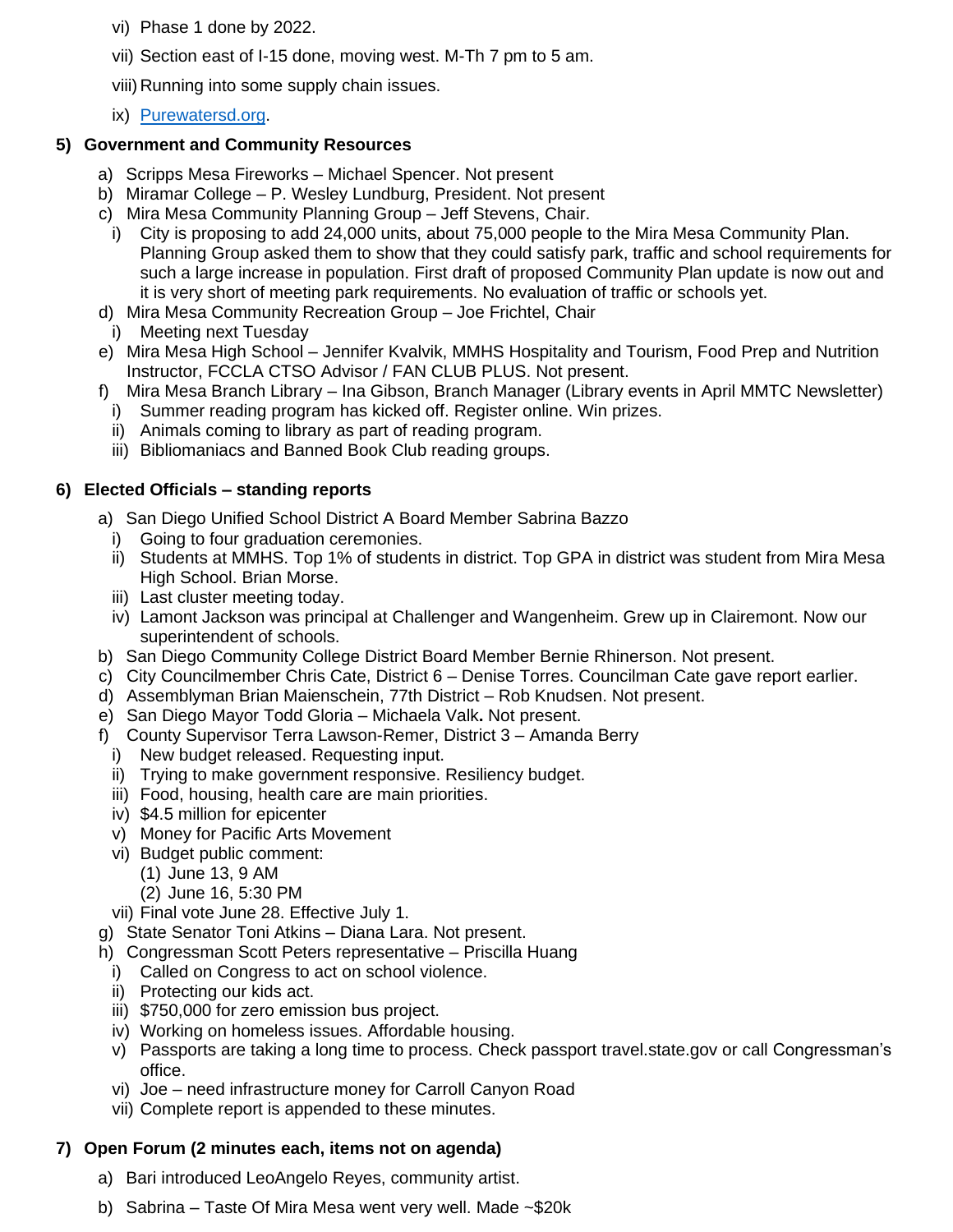### **8) Other MMTC Committee Reports**

- a) Treasurer Jonathan Lea.
- i) \$67,000 current balance. Not much activity recently,
- b) Street Fair Jeff Stevens
	- i) Planning is underway for Mira Mesa Street Fair on October 1, 2022.
- c) Volunteer of the Year Dinner Committee now organizing to plan Fall 2022 event Pam Stevens
- i) Trying to find a date that works in the October-November time frame.
- d) Banner District Jennifer Kvalvik. Not present.
- e) Membership Yvonne Negron
	- i) Anyone who is not yet a member, please join.

## **9) Adjournment 8:22**

#### *Upcoming MMTC Meetings:*

*Monday, August 1, 2022, 7pm, in-person at the Mira Mesa Branch Library community room and via FB Live, Agenda TBD. For details see [www.miramesatowncouncil.org](http://www.miramesatowncouncil.org/)*